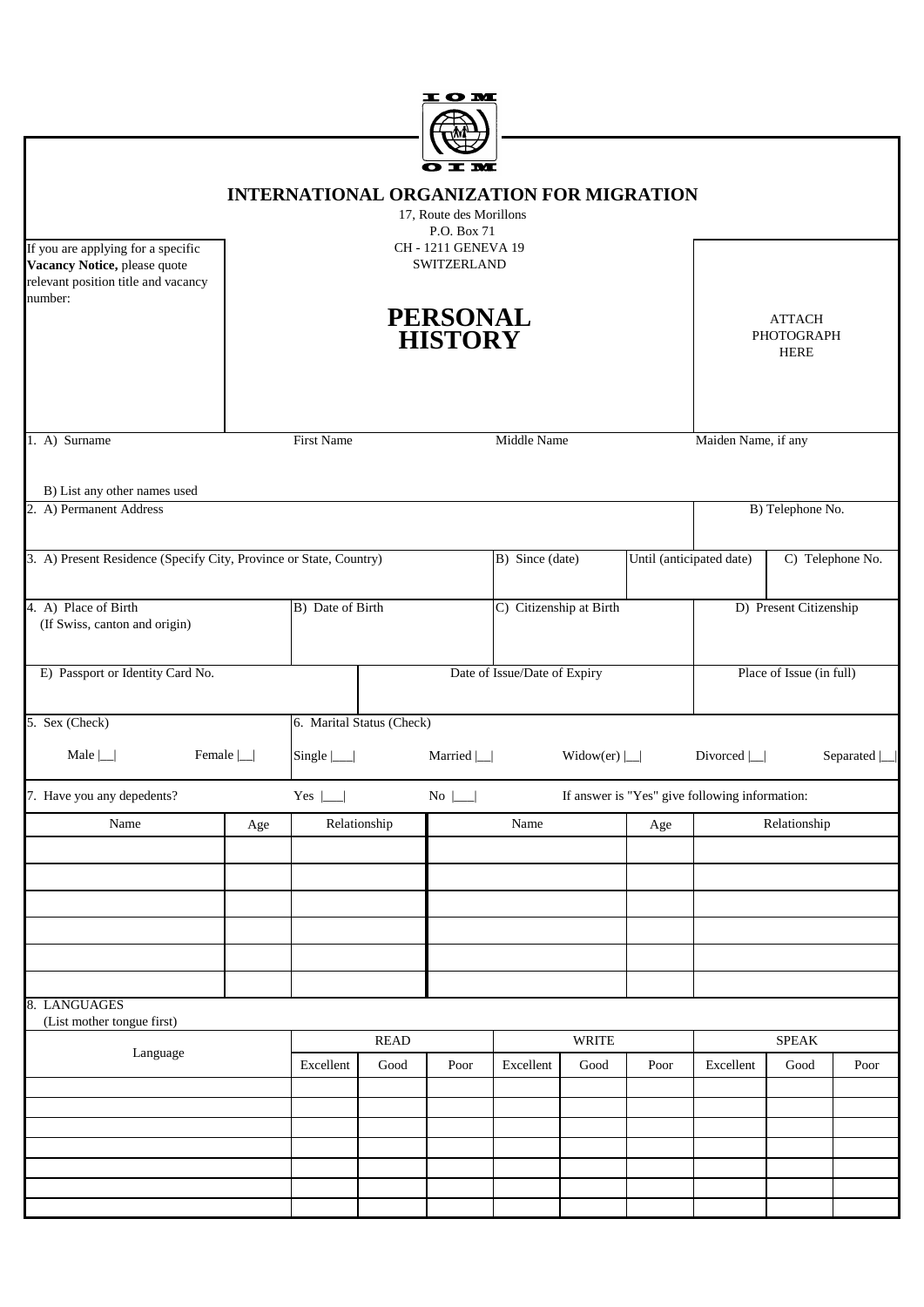| 9. EDUCATION: Give full details, using the following space in so far as it is appropriate of schools or other formal training or education from age 14 (e.g. high<br>school, technical school, apprenticeship, university or its equivalent): |         |        |         |      |                 |      |                                    |                                |                                                         |
|-----------------------------------------------------------------------------------------------------------------------------------------------------------------------------------------------------------------------------------------------|---------|--------|---------|------|-----------------|------|------------------------------------|--------------------------------|---------------------------------------------------------|
| Name and Place                                                                                                                                                                                                                                |         |        |         |      | Years attended  |      | Certificates, diplomas, degrees or |                                |                                                         |
|                                                                                                                                                                                                                                               |         |        |         | Type |                 | From | To                                 | academic distinctions obtained |                                                         |
|                                                                                                                                                                                                                                               |         |        |         |      |                 |      |                                    |                                |                                                         |
|                                                                                                                                                                                                                                               |         |        |         |      |                 |      |                                    |                                |                                                         |
|                                                                                                                                                                                                                                               |         |        |         |      |                 |      |                                    |                                |                                                         |
|                                                                                                                                                                                                                                               |         |        |         |      |                 |      |                                    |                                |                                                         |
|                                                                                                                                                                                                                                               |         |        |         |      |                 |      |                                    |                                |                                                         |
|                                                                                                                                                                                                                                               |         |        |         |      |                 |      |                                    |                                |                                                         |
| 10. A) Indicate speed in words per minute (if applicable)                                                                                                                                                                                     |         |        |         |      |                 |      | equipment you can use              |                                | B) List any special skills you possess and machines and |
|                                                                                                                                                                                                                                               |         |        |         |      | Other Languages |      |                                    |                                |                                                         |
|                                                                                                                                                                                                                                               | English | French | Spanish |      |                 |      |                                    |                                |                                                         |
| Shorthand                                                                                                                                                                                                                                     |         |        |         |      |                 |      |                                    |                                |                                                         |
| Typing                                                                                                                                                                                                                                        |         |        |         |      |                 |      |                                    |                                |                                                         |
| 12. List activities in civic, public or international affairs and name any significant publications you have written.<br>13. For what kind of work do you wish to be considered?                                                              |         |        |         |      |                 |      |                                    |                                |                                                         |
| 14. A) Are you willing to accept a post requiring travel?                                                                                                                                                                                     |         |        |         |      |                 |      |                                    |                                |                                                         |
| B) Would you accept short term employment?                                                                                                                                                                                                    |         |        |         |      |                 |      |                                    |                                |                                                         |
| C) Would you accept an emergency field assignment at short notice?                                                                                                                                                                            |         |        |         |      |                 |      |                                    |                                |                                                         |
| 15. In the event of your being selected, how much notice would you need before appointment?                                                                                                                                                   |         |        |         |      |                 |      |                                    |                                |                                                         |
| 16. Have you any objections to our making inquiries of your present employer?                                                                                                                                                                 |         |        |         |      |                 |      |                                    | Yes $\mathcal{L}$              | $No \perp$                                              |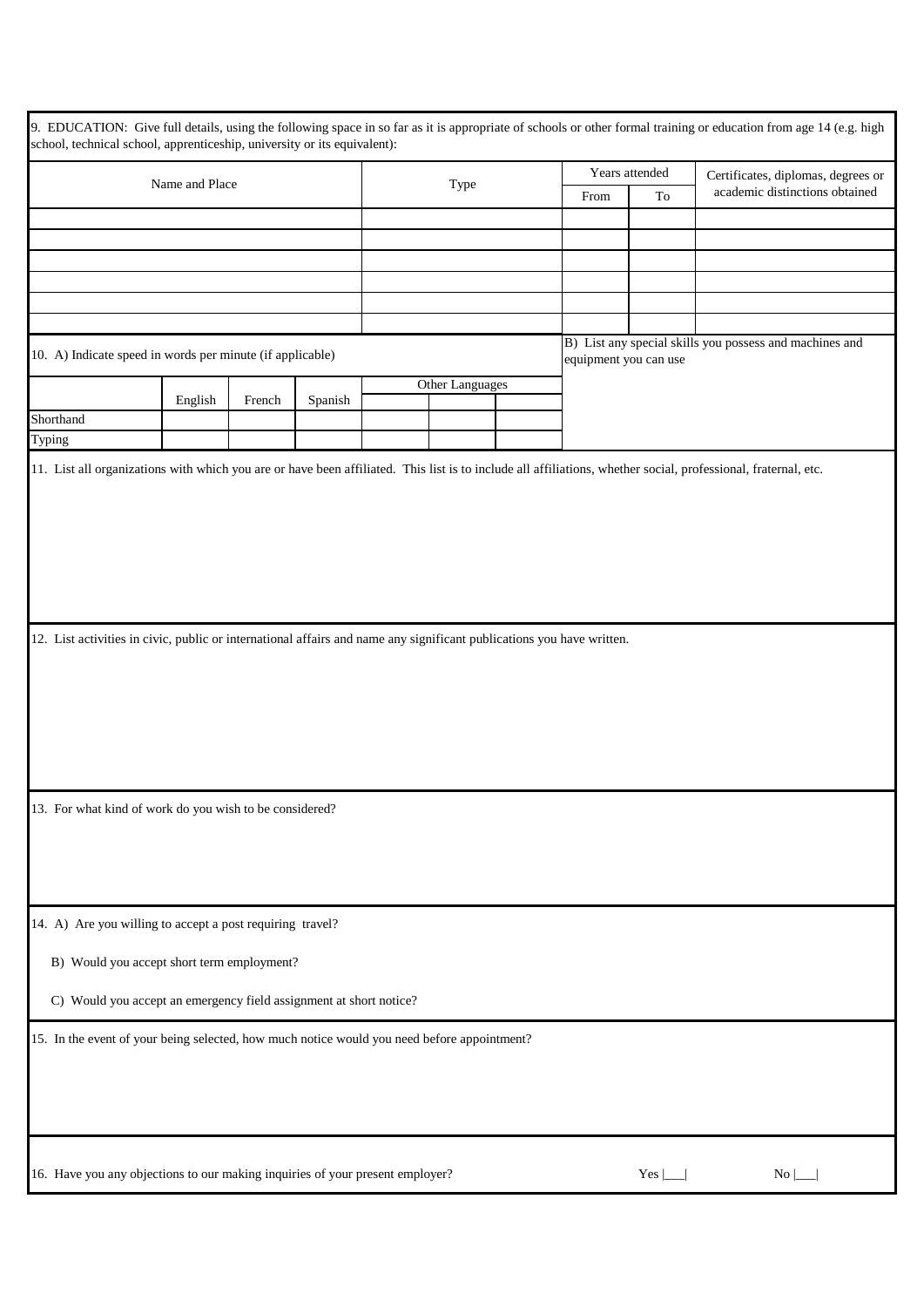|                                                                  |                                                             |                                                                                    | 17. EMPLOYMENT RECORD : Starting with your present occupation, list in reverse order each activity in which you have been |
|------------------------------------------------------------------|-------------------------------------------------------------|------------------------------------------------------------------------------------|---------------------------------------------------------------------------------------------------------------------------|
|                                                                  |                                                             |                                                                                    | engaged, accounting fully for your time. List military service and any period of unemployment of more than six months'    |
|                                                                  |                                                             | duration. Use a separate block for each period and additional sheets if necessary. | Description of duties and responsibilities                                                                                |
| Present or most recent occupation<br>Dates<br>Annual emoluments: |                                                             |                                                                                    |                                                                                                                           |
| To<br>From<br>(month/year)<br>(month/year)                       |                                                             |                                                                                    |                                                                                                                           |
|                                                                  |                                                             | Salary                                                                             |                                                                                                                           |
|                                                                  |                                                             | Allowances                                                                         |                                                                                                                           |
|                                                                  |                                                             | Total                                                                              |                                                                                                                           |
|                                                                  |                                                             | Business or organization (name and address, including city)                        |                                                                                                                           |
| Title of your post or<br>occupation                              |                                                             | Name of Supervisor                                                                 |                                                                                                                           |
|                                                                  |                                                             | Number and kind of employees supervised by you                                     |                                                                                                                           |
| Personal address during this period                              |                                                             |                                                                                    |                                                                                                                           |
| Reason for leaving                                               |                                                             |                                                                                    |                                                                                                                           |
| Dates                                                            |                                                             | Total annual emoluments:                                                           | Description of duties and responsibilities                                                                                |
| From<br>(month/year)                                             | To<br>(month/year)                                          |                                                                                    |                                                                                                                           |
|                                                                  | Business or organization (name and address, including city) |                                                                                    |                                                                                                                           |
| Title of your post or<br>occupation                              |                                                             | Name of Supervisor                                                                 |                                                                                                                           |
|                                                                  |                                                             | Number and kind of employees supervised by you                                     |                                                                                                                           |
| Personal address during this period                              |                                                             |                                                                                    |                                                                                                                           |
| Reason for leaving                                               |                                                             |                                                                                    |                                                                                                                           |
| Dates                                                            |                                                             | Total annual emoluments:                                                           | Description of duties and responsibilities                                                                                |
| From<br>(month/year)                                             | To<br>(month/year)                                          |                                                                                    |                                                                                                                           |
| Business or organization (name and address, including city)      |                                                             |                                                                                    |                                                                                                                           |
| Title of your post or<br>occupation                              |                                                             | Name of Supervisor                                                                 |                                                                                                                           |
| Number and kind of employees supervised by you                   |                                                             |                                                                                    |                                                                                                                           |
| Personal address during this period                              |                                                             |                                                                                    |                                                                                                                           |
| Reason for leaving                                               |                                                             |                                                                                    |                                                                                                                           |